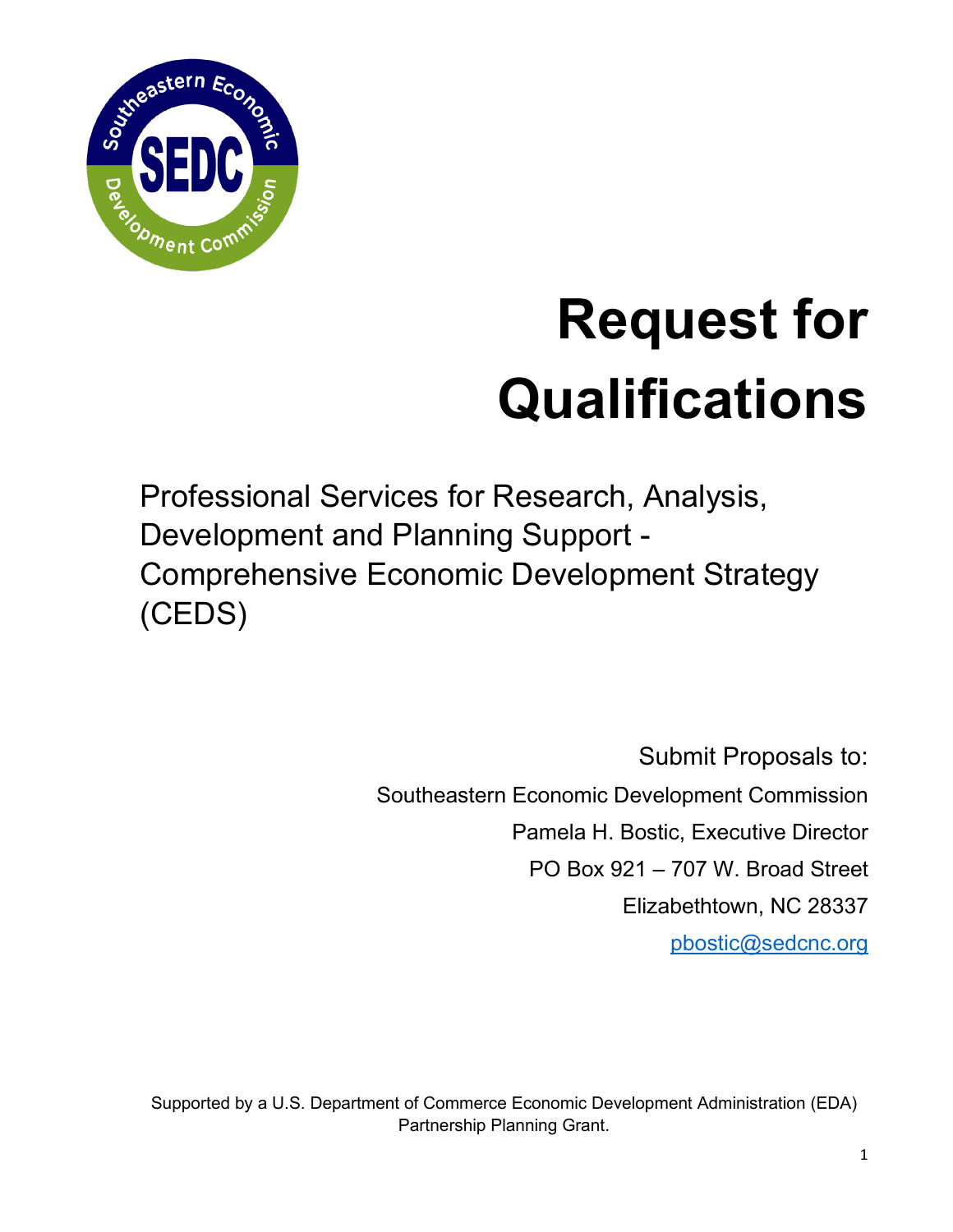Request for Statements of Qualifications

## Professional Services for Research, Analysis, Development and Planning Support – Comprehensive Economic Development Strategy (CEDS)

### **SCHEDULE**

- RFQ Re-Release: Thursday, April 7, 2022
- Qualifications Package Due: Thursday, April 21, by 5:00 p.m. (EST)
- Qualifications Review and Selection: Tuesday, April 26, 2022
- Contract Signing upon Approval by Commission

## **CONTACT**

All questions or requests for additional information regarding this RFQ should be directed to:

#### **Pamela H. Bostic**

Executive Director Southeastern Economic Development Commission (910) 862-6985 **[pbostic@sedcnc.org](mailto:pbostic@sedcnc.org)**

## **SUBMISSION**

Qualifications must be received no later than **5:00 p.m., April 21, 2022**. **No electronic submission or faxes will be accepted**. Qualifications received after this time and/or date will not be considered. **Three (3) hard copies of qualifications** are to be submitted to the SEDC Executive Director in a sealed envelope clearly marked "Statement of Qualifications" prior to the deadline. Responses should not exceed 20 pages in length single-sided.

#### **Responses must be mailed, or hand delivered, to:**

Pamela H. Bostic Executive Director Southeastern Economic Development Commission PO Box 921 707 W. Broad Street Elizabethtown, NC 28337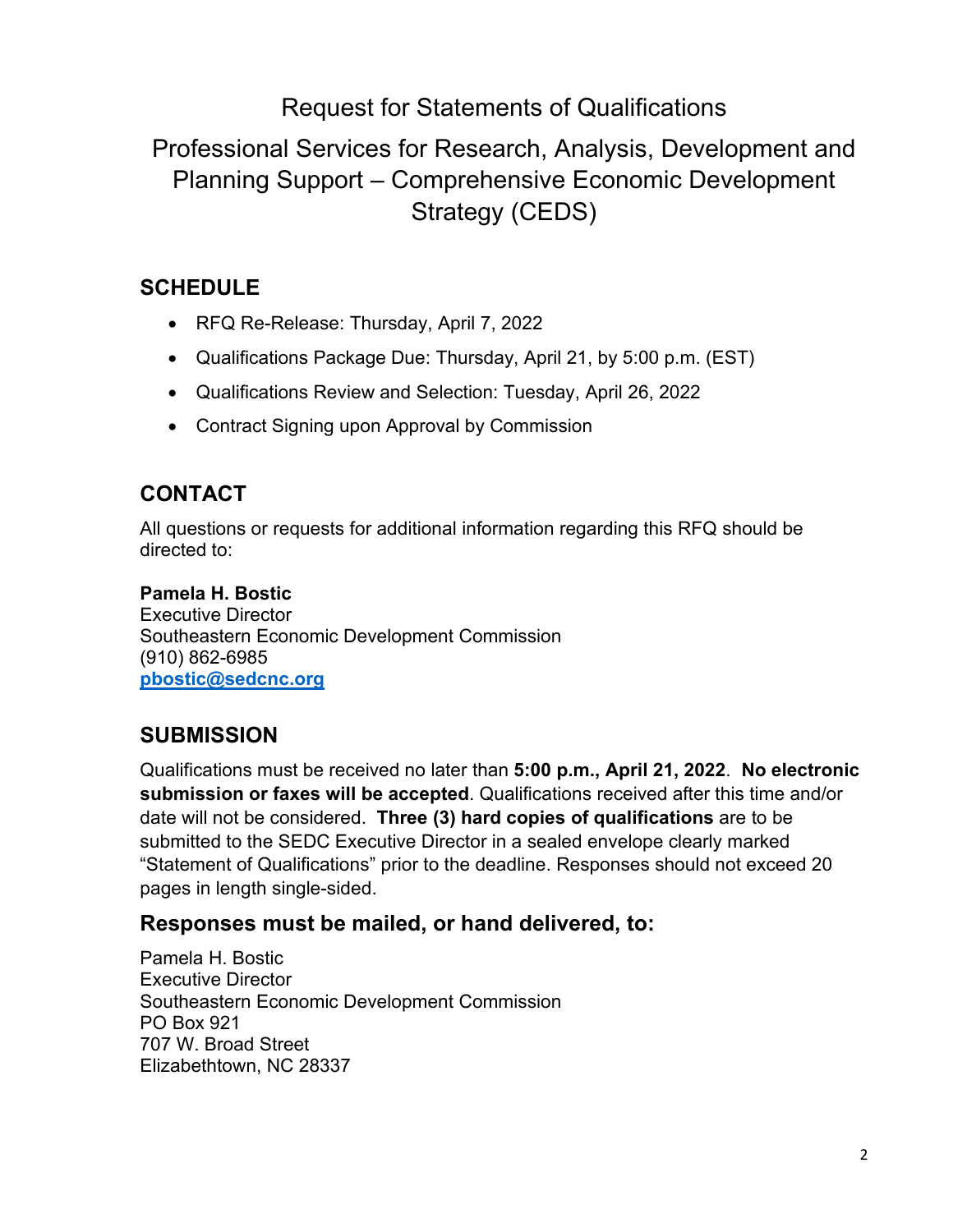## **PURPOSE**

In 2021, the Southeastern Economic Development Commission (SEDC), designated as the Economic Development District (EDD) for the twelve-county region, was awarded funding from the U.S. Economic Development Administration (EDA) for a three-year Partnership Planning Investment. The primary project under this grant is to develop and implement the Comprehensive Economic Development Strategy (CED) for the EDD. The SEDC seeks proposals from qualified professionals skilled in research and development, data analysis, and comprehensive planning to assist the Commission staff in the update of the region's five-year (December 2022 – 2027) CEDS using the framework provided by the EDA, which may lead to a contract to perform work to complete the CEDS Update. The CEDS update process will take place between May 2022 – December 2022 and will include disseminating a survey across the Commission's 12-county region, holding county and/or subregion-specific stakeholder meetings, data collection and data analysis required for developing the final CEDS documents for presentation to EDA and regional stakeholders. The Commission's region includes Bladen, Brunswick, Columbus, Cumberland, Harnett, Hoke, New Hanover, Pender, Richmond, Robeson, Sampson, and Scotland Counties.

#### **CEDS BACKGROUND**

As an EDA-designated EDD, SEDC is required to maintain a current CEDS, including annual updates, and a comprehensive 5-year update. The CEDS contributes to effective economic development in SEDC's counties through locally based, regionally driven economic development process. Economic development planning – as implemented through the CEDS – is not only a cornerstone of the EDA programs, but successfully serves to engage community leaders, leverage involvement of the private sector, and establish a strategic blueprint for regional collaboration. The CEDS provides the capacity building foundation by which the public sector, working in conjunction with other economic stakeholders creates the environment for regional economic prosperity.

The CEDS is a goal oriented and strategy-driven plan for regional economic development. A CEDS is the result of a regionally owned planning process designed to build capacity and guide economic prosperity and resiliency of an area or region. The CEDS provides a vehicle for regional stakeholders, private industry, and local governments to engage in a meaningful conversation and debate about what capacity building efforts would best serve economic development in the region.

From the regulations governing the CEDS, the following sections must be included in the CEDS document:

- 1. Summary Background of the economic conditions of the region
- 2. SWOT Analysis
- 3. Strategic Direction/Action Plan
- 4. Evaluation Framework

In addition to the sections noted above, the CEDS must incorporate the concept of economic resilience and maximizing Opportunity Zones.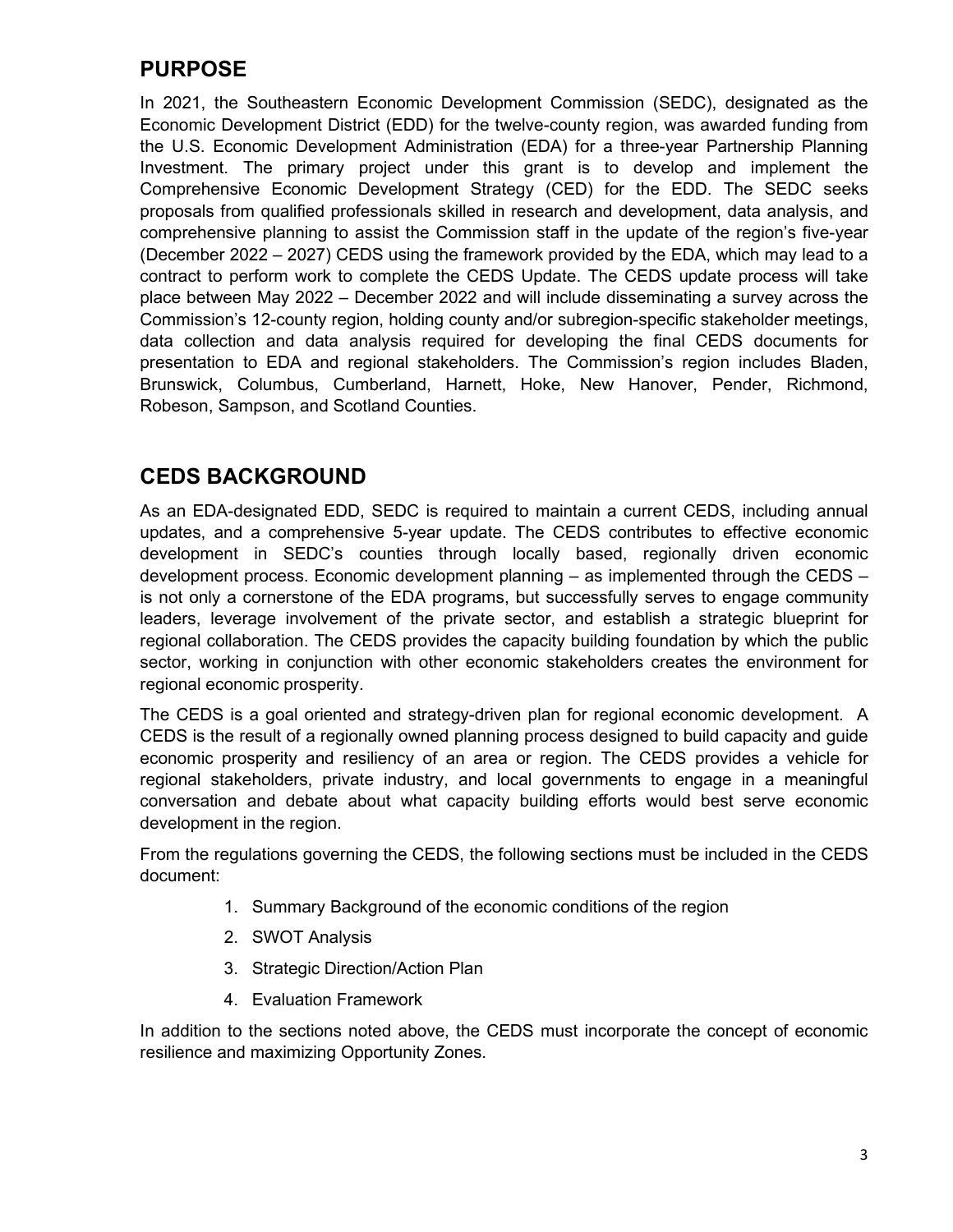## **SCOPE OF SERVICES**

The following Scope of Work components have been prepared as a guide to help interested respondents understand the expected product from this work engagement. Respondents are encouraged to provide suggestions to this scope that would improve the document to enable board members, CEDS Committee, public and elected officials to find, evaluate and utilize the information effectively and efficiently.

The proposed scope of work will generally include, but is not necessarily limited to:

- A. Stakeholder and Public Outreach
	- a. Assist SEDC staff facilitate stakeholder meetings and surveys by development outreach materials. Facilitate and/or participate in stakeholder meetings, note taking, and organizing information for the SWOT analysis.
- B. Data Analysis
	- a. Work with SEDC staff and CEDS committee members to collect and analyze regional data, as required by EDA.
	- b. Assist SEDC staff with updating demographic, economic, and industry information using collected data from multiple sources including Census 2020.
	- c. Develop easy to read graphs, charts and other visuals highlighting regional demographic, economic, and industry trends.
- C. Plan Development
	- a. Coordinate with SEDC staff and CEDS committee members to develop strategic direction and action plan including vision statement, goals/objectives, and implementation which should be consistent with other relevant state/regional/local plans.
	- b. Identify proposed action items for regional collaboration strategies based on concurrence and priorities and related short-term and long-term actions.
	- c. Coordinate with SEDC staff to develop an attractive, engaging, and accessible document that outlines a clear approach to economic development in the region. The report will include graphs, tables, visuals, as well as an Executive Summary, appendices as needed, and county specific one-page snapshots.
- D. Project Management
	- a. Consultant will monitor progress and meet deadlines set by SEDC staff. Consultant will submit regular billing with costs tracked and back up documentation.
- E. Schedule
	- a. Selected consultant will be required to complete the project by December 1, 2022, when the CEDS is due to EDA.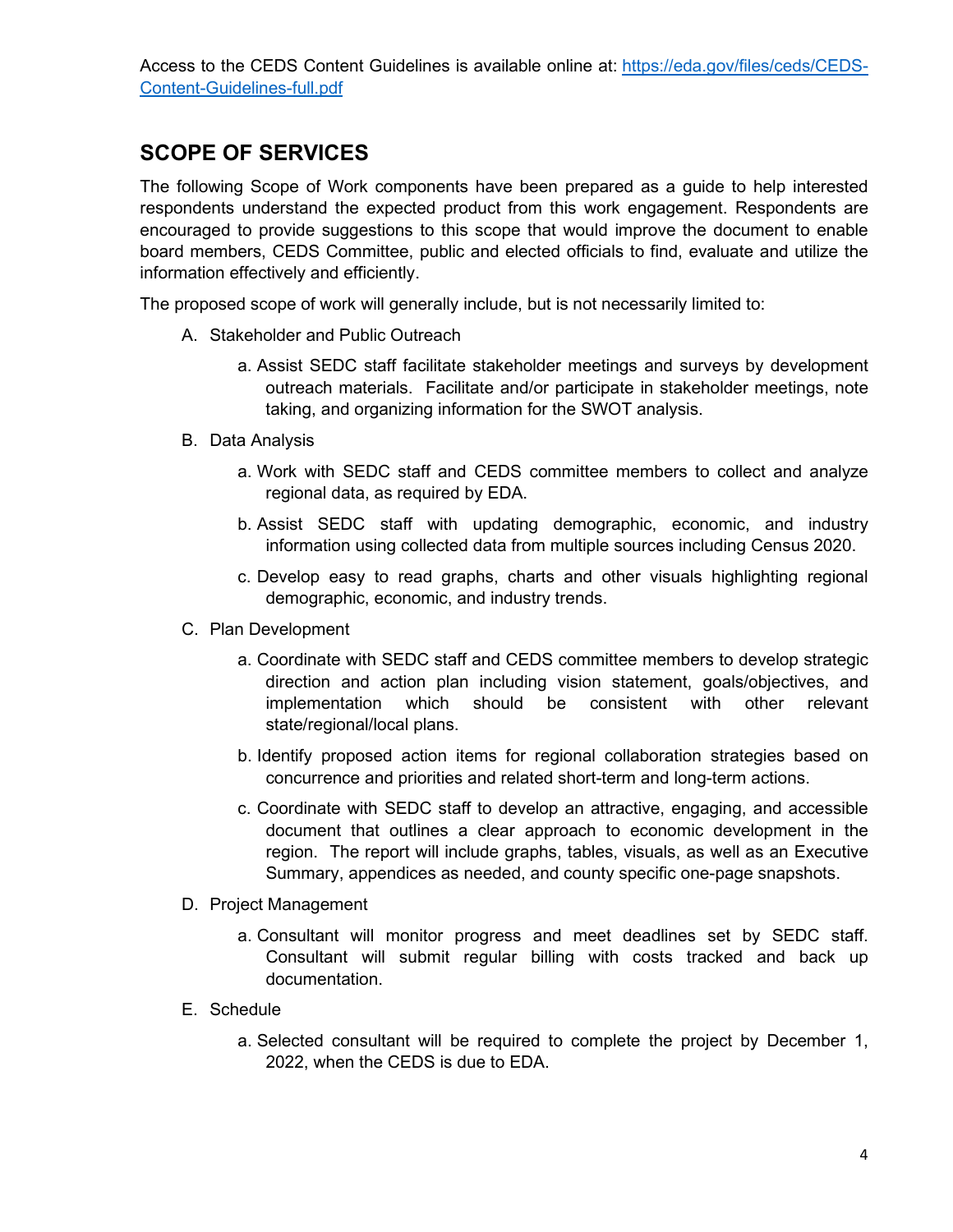## **CONTENTS OF RESPONSE**

This engagement will be funded in part by the U.S. Economic Development Administration to support Economic Development District planning efforts. Consultants' responses to the RFQ must demonstrate:

- The respondents' understanding of the plan of work, issues, and elements.
- The respondents' qualifications to address and provide the requested deliverables.
- The respondents' understanding of the Southeastern Economic Development Commission CEDS project objectives.

By submitting a response, respondents represent that they have thoroughly examined and become familiar with the proposed scope of work outlined in this RFQ and can perform the work to achieve the objectives. The submittal must demonstrate that the respondent has sufficient and appropriate resources to complete the project. Consultants must designate the project lead and report where his/her primary office is located.

## **STATEMENT OF QUALIFICATIONS**

Statements of Qualifications should include, but are not limited to, the following:

#### **A. Organization Background & Experience**

- a. Consultant should possess knowledge of databases related to demographics, socioeconomics, industry analysis, etc., and how to present the data in a concise, attractive manner.
- b. Consultant should possess experience synthesizing information collected in public outreach such as surveys and meetings.
- c. Consultant should possess experience in development of user-friendly, engaging reports, including graphs, tables, visuals, etc.
- d. Consultant should possess basic knowledge of EDA, CEDS, and related requirements.

#### **B. Relevant Project Experience**

a. Project summaries for no more than five projects of similar scope. Each summary should contain the examples of work performed, schedules, and professionals involved.

#### **C. Key Personnel**

a. Brief resumes including education, professional certifications and relevant experience of key personnel who will be assigned to the project. Also, include the name(s) and telephone number(s) of key personnel in your organization authorized to negotiate the contract.

#### **D. Resources & Capacity**

a. Capacity of the consultant to conduct the project (i.e., Availability of personnel, access to databases and software, etc.) and whether these resources are available in house or if they must be obtained through contracted services.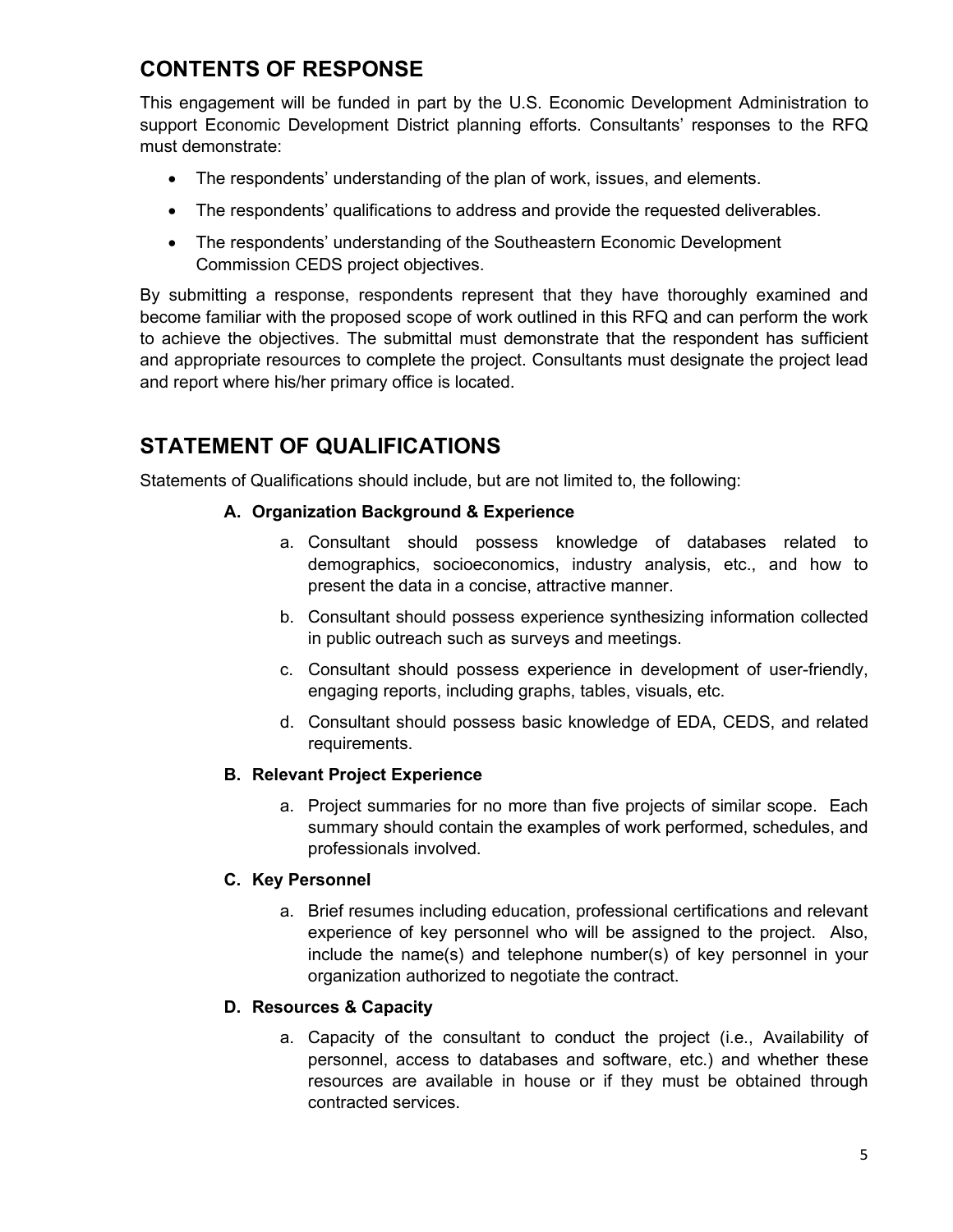#### **E. Project Service Area Knowledge & Experience**

a. Firm and/or personnel knowledge of, and experience in, the twelve county SEDC service area.

#### **F. Projects Costs**

a. Include a detailed pricing schedule and an estimated minimum and maximum total project cost. Please indicate if the maximum cost is a "guaranteed not to exceed" statement based upon proposed service sand timetables.

### **EVAULATION CRITERIA**

A consultant selection team comprised of the Commission staff and board members shall review and score the State of Qualifications based on the following criteria.

- 1. **30 Percent: Ability & Experience to Carry Out Project.** Professional and educational experience; demonstrated experience that includes regional planning, knowledge of databases, data analysis, preparing documents, reports, and presentation of information in an attractive manner.
- 2. **30 Percent: Approach to and Understanding of the Project.** Qualifications will be evaluated on the familiarity with the project service area and local factors, understanding of and approach to the scope of services desired and the ability to meet the Commission's objectives and timeline. The approach must demonstrate competence and familiarity in completing the CEDS processes and requirements.
- 3. **25 Percent: Past Record of Performance**. Qualification will be evaluated on experience with regional planning and actual CEDS experience and consulting. Proposals will be evaluated based on comparisons to other respondents record of performance.
- 4. **10 Percent: Costs and Fees.** Proposal costs, including time, material and fee structures need to be complete and clear.
- 5. **5 Percent:** Special Participation. Additional points will be awarded equitability to proposals based upon participation by small, minority, women, and labor surplus area firms.)